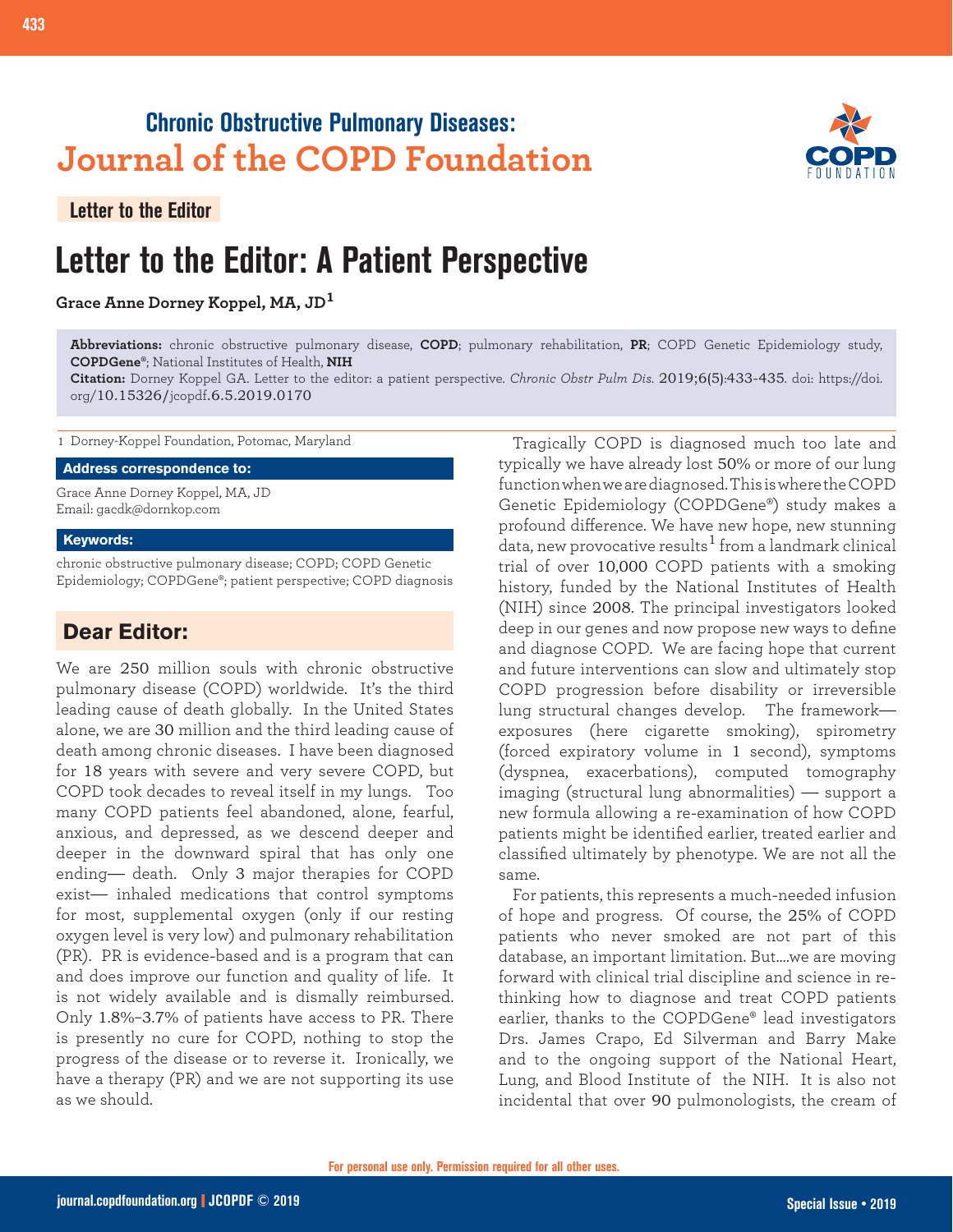pulmonology research and clinical care, have joined as co-authors of the COPDGene® article published in this issue of *Chronic Obstructive Pulmonary Diseases: Journal of the COPD Foundation*. 1

This is not the end of the journey to earlier diagnosis

and phenotyping of COPD patients, but it is a giant leap for COPD personalized medicine and COPD patients worldwide. As the experts parse and contribute new insights, COPD patients applaud.